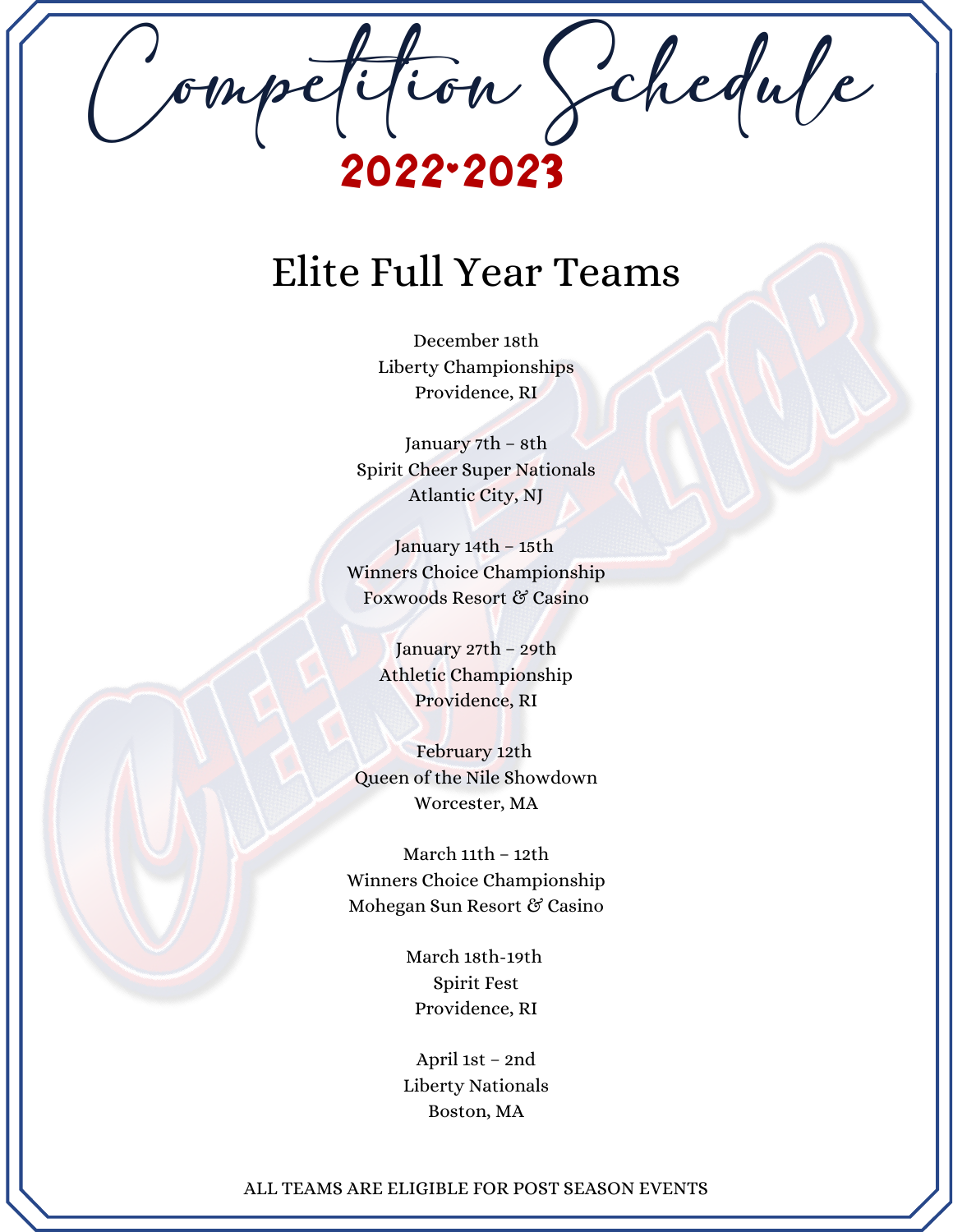Competition Schedule 2022-2023

# Travel Teams Palm Springs, CA

December 18th Liberty Championships Providence, RI

January 7th – 8th Spirit Cheer Super Nationals Atlantic City, NJ

January 14th – 15th Winners Choice Championship Foxwoods Resort & Casino

> January 27th – 29th Athletic Championship Providence, RI

February 4th – 5th Spirit Sports Grand Nationals Palm Springs, CA

March 11th – 12th Winners Choice Championship Mohegan Sun Resort & Casino

> March 18th – 19th Spirit Fest Providence, RI

April 1st – 2nd Liberty Nationals Boston, MA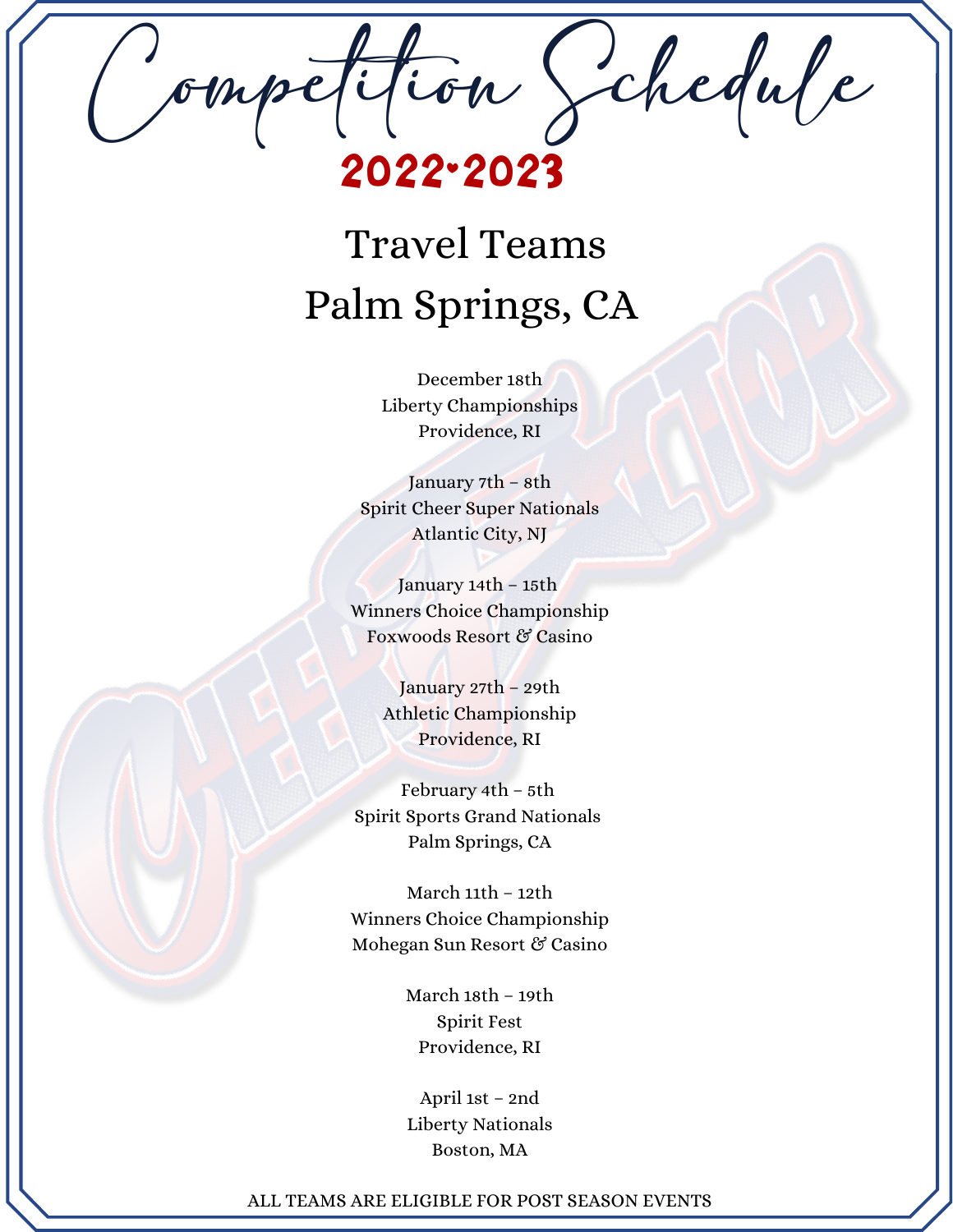Competition Schedule 2022-2023

# Worlds - Non Tumble Team Xclusive

December 18th Liberty Championships Providence, RI

January 7th – 8th Spirit Cheer Super Nationals Atlantic City, NJ

January 14th – 15th Winners Choice Championship Foxwoods Resort & Casino

> January 27th – 29th Athletic Championship Providence, RI

February 17th – 20th Jamz Nationals Las Vegas, NV

March 11th – 12th Winners Choice Championship Mohegan Sun Resort & Casino

> March 18th – 19th Spirit Fest Providence, RI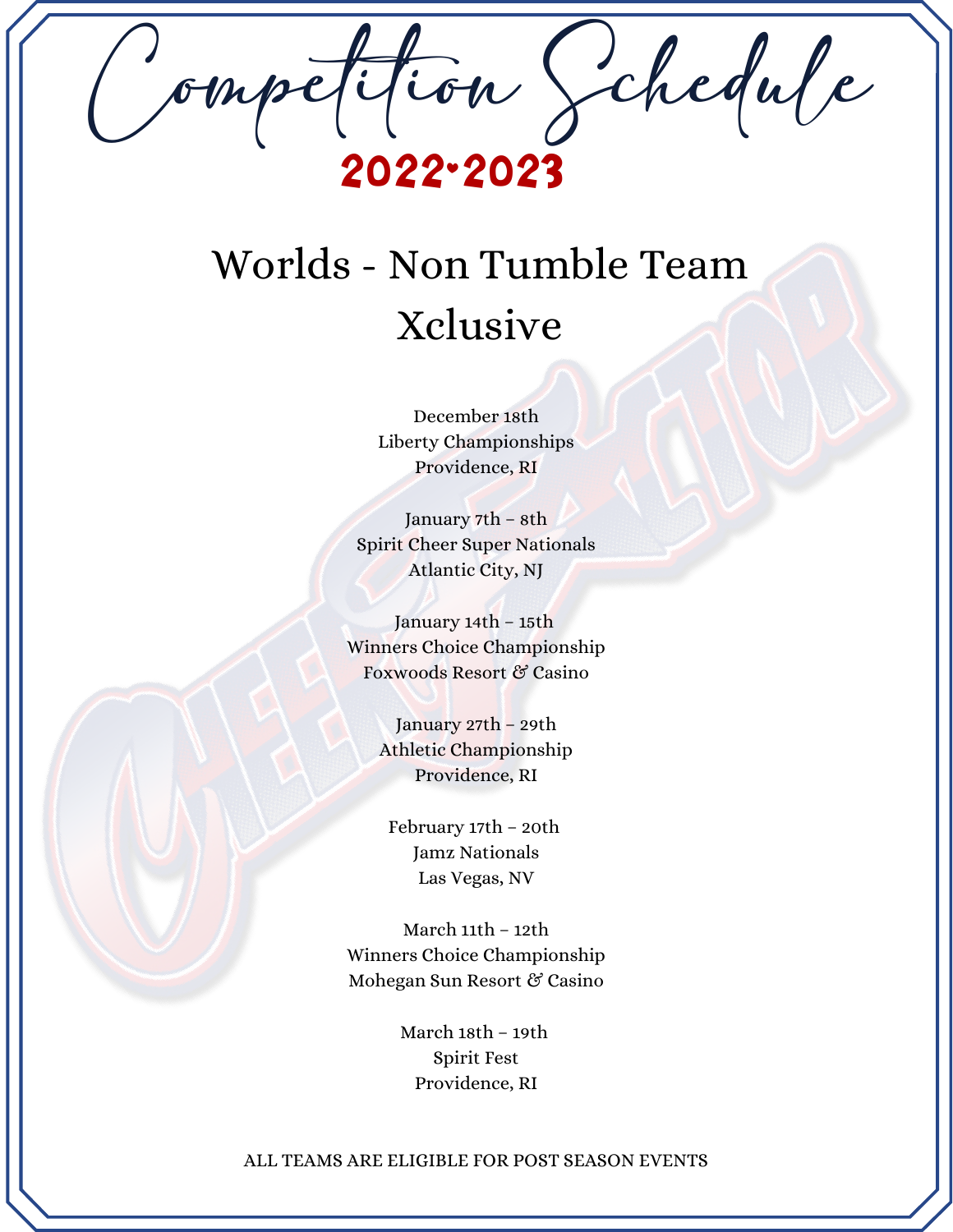Competition Schedule 2022-2023

## Prep Teams Phantom

December 18th Liberty Championships Providence, RI

January 27th – 29th Athletic Championship Providence, RI

> March 18th-19th Spirit Fest Providence, RI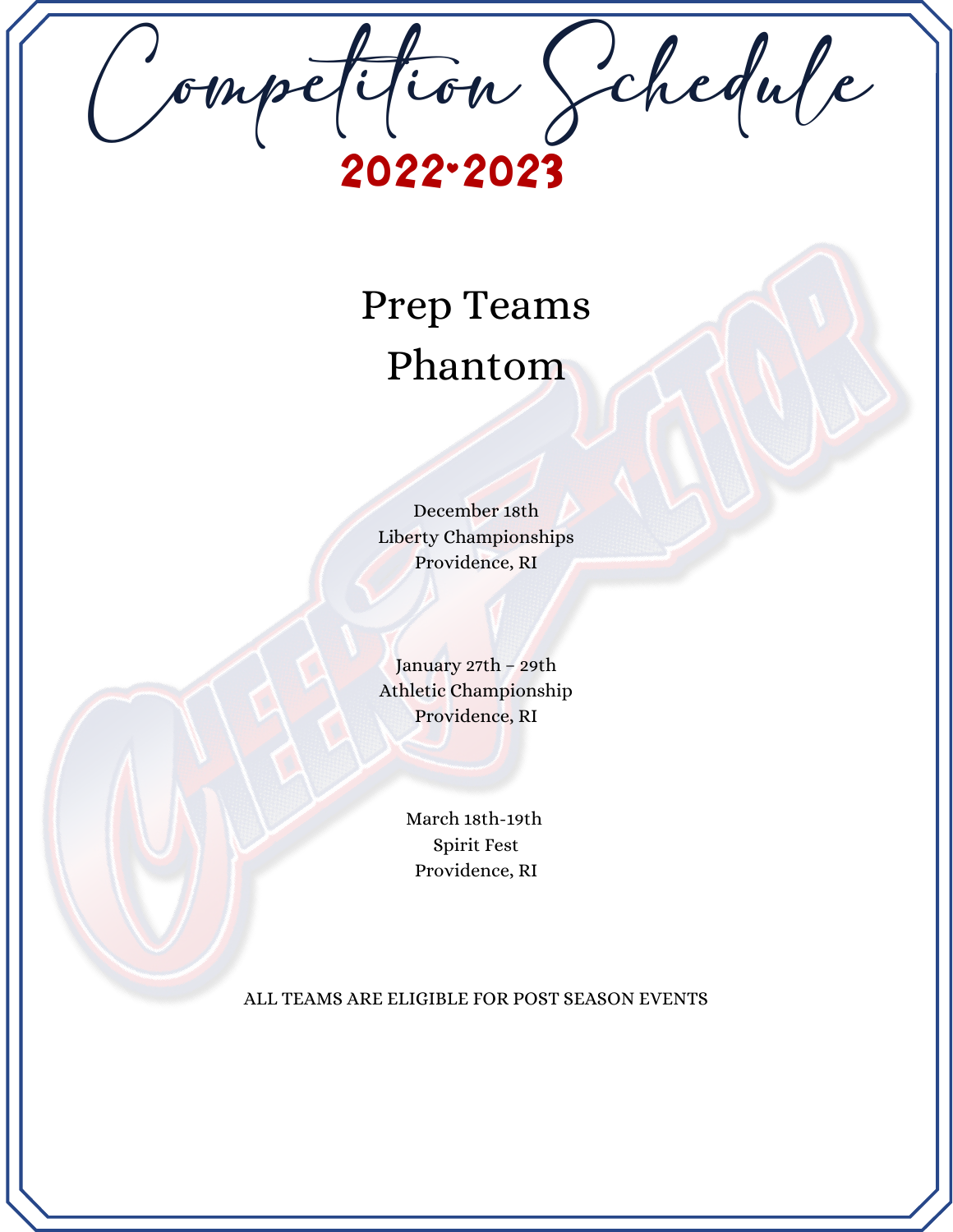Competition Schedule 2022-2023

### Prep Teams Wonder

December 18th Liberty Championships Providence, RI

January 14th – 15th Winners Choice Championship Foxwoods Resort & Casino

> January 27th – 29th Athletic Championship Providence, RI

February 12th Queen of the Nile Showdown Worcester, MA

March 11th – 12th Winners Choice Championship Mohegan Sun Resort & Casino

> March 18th - 19th Spirit Fest Providence, RI

April 1st – 2nd Liberty Nationals Boston, MA